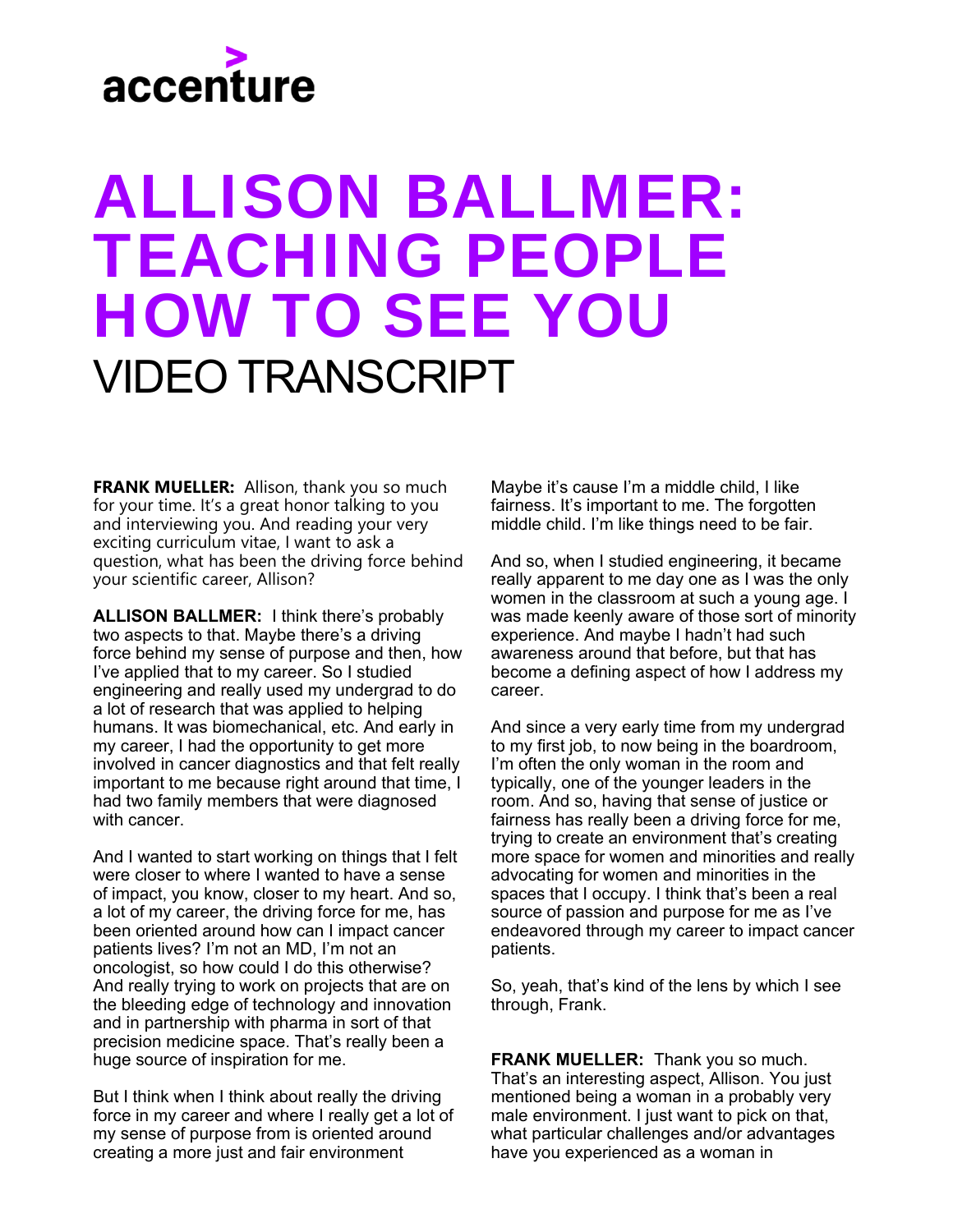### ALLISON BALLMER: TEACHING PEOPLE HOW TO SEE YOU VIDEO TRANSCRIPT

comparison to male colleagues, especially as in your leader position?

**ALLISON BALLMER:** This is such a good question and it's interesting because I remember when I was younger in my career, I would be in the room and I'd noticed that my male colleagues didn't exactly know what box to put me in or how to think of me. It was like was I their aspiring daughter, was I their work wife, like how to think of me. And I had to learn that it was an opportunity for me to teach people how to see me, to teach people how to treat me. And, hopefully, this has advanced in the last 20 years, but my experience of as being a young female engineer managing a team of all male engineers and things like that was I had the privilege of teaching people what it can mean to have a young woman in leadership or a young female peer colleague. And I think that that felt like a disadvantage. I mean I had a lot of imposter syndrome and I really have a lot of empathy for women starting out their career because when you're put in a position like I was, where I had leadership roles early on, you have a lot of visibility and it feels a little bit like there's a spotlight.

And I might not have had the sense of selfassurance or confidence to navigate that as I do today. It felt like when are they going to find out that I don't belong. But now, I think that I see what felt like a disadvantage has been a tremendous opportunity. And I really want to encourage and empower women, especially younger women in their careers to see when

they're having that minority moment, that to see that it's an opportunity.

And I think when I was around 25, I was promoted to lead a group of my peers and become kind of the head of the manufacturing and supply chain for, at the time, the world's fastest growing and largest cancer diagnostic instrumentation technology. And it was such a tremendous privilege, but I remember in that moment, I had this like defining aha moment with myself where I realized my career's going to be a big part of my life and I don't want to abandon myself to be some version of myself in the workplace because I felt kind of the stress or that imposter syndrome. I really made a very clear commitment to myself that I was going to be fully me, even if that disadvantaged my career growth or whatever. If I'm going to spend 10 hours a day, five, sometimes six days a week, deepening on the project you're working on, this was going to be my life and I wanted to live my life being fully me.

So I think the opportunity that that's created for me in my career has been, I've been able to kind of define what it looks like to be a young woman in the workplace, to be a young woman, a young leader. Maybe now, I'm less young, but to define that for other people and to play my hand and not anyone else's.

**FRANK MUELLER:** Yeah, before I come to the topic of woman in a scientific career, Allison, I want to ask you and hear about your opinion. And I picked this up in one of your publications, a comment you made about leadership is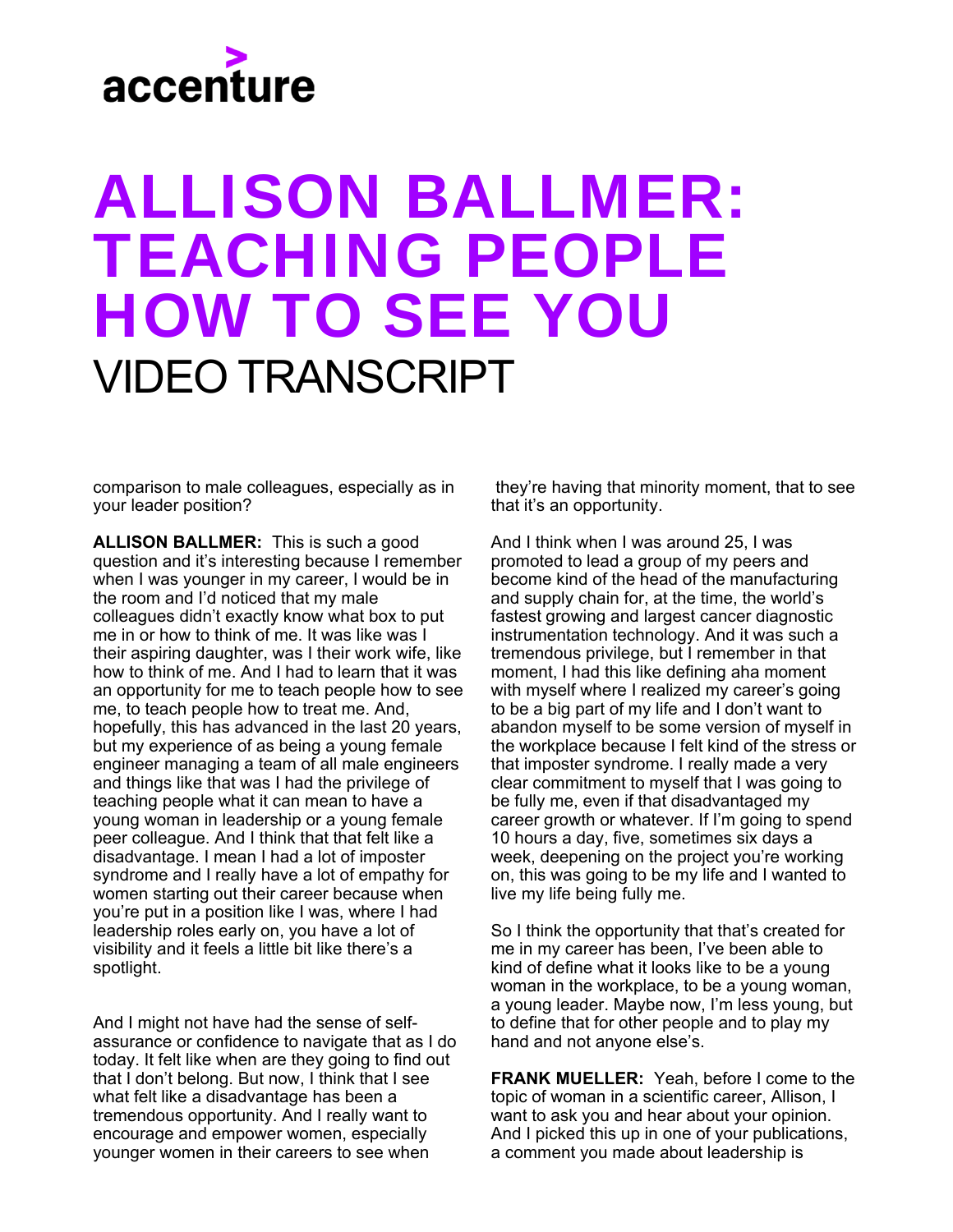### ALLISON BALLMER: TEACHING PEOPLE HOW TO SEE YOU VIDEO TRANSCRIPT

first and foremost an inside job. What exactly do you mean with that?

**ALLISON BALLMER:** Well, Frank, when you think about – when you reflect on your own experiences, what have been the defining moments that have really allowed you to shine? They're typically moments of adversity. There are challenges and the huge projects, something to overcome, maybe there's a power dynamic in the workplace and I have to navigate it thoughtfully. Maybe I have personal stresses in my life and I've got to stay focused here. Adversity provides a lot of clarification around who we are and how we show up. And I think that leadership is really born in adversity. And so, followership is born in these moments where we have adversity, a challenge. And I don't say adversity in a negative way, I mean really, again, adversity is a tremendous opportunity that it presents all of us.

And when I think about leadership as first and foremost an inside job, I kind of ask the question, if I don't know how to lead myself, especially through adversity, then how am I ever going to lead others?

And so, I think about the opportunity that adversity presents and it gives us an opportunity to choose. Are we going to react? Are we going to respond? And so, am I going

to be principled and predictable? Am I going to be blown to and fro or waver? Am I going to succumb to pressures? And so, I think about leadership as first and foremost an inside job

because if I don't know how to lead myself, then I'm not going to have the kind of followership that my position or influence warrants. And so, I think about it ultimately as accountability.

**FRANK MUELLER:** Leading by example probably is also included in this philosophy?

**ALLISON BALLMER:** That's right. Well, you know, it's like if I know how when I'm stressed, when I'm put under the gun and pressured and whatnot, when I know, hey, I'm going to pause and take a step back and get perspective or maybe I'm going to use some of the tools I have. You know, maybe I'll meditate or write and reflect or I'll draft the email that I don't send just to process my thoughts. When I know how to care for myself in moments of stress, in these crucible moments, then that also shows others I am a steward of this moment, I'm a steward of myself, I know how to respond and you're not going to get a reaction from me.

And I think that this is  $-$  it goes a long way. It's like when the decision doesn't go my way, how am I going to respond? When I'm caught in someone else's power dynamic, how am I going to respond? And I think that the more senior you get in your career, the more your influence is dictated by how you show up versus what you know.

And so, I really can't stress enough, we are really accountable for being the best stewards of us, ourselves. And when we steward ourselves and when we take care of ourselves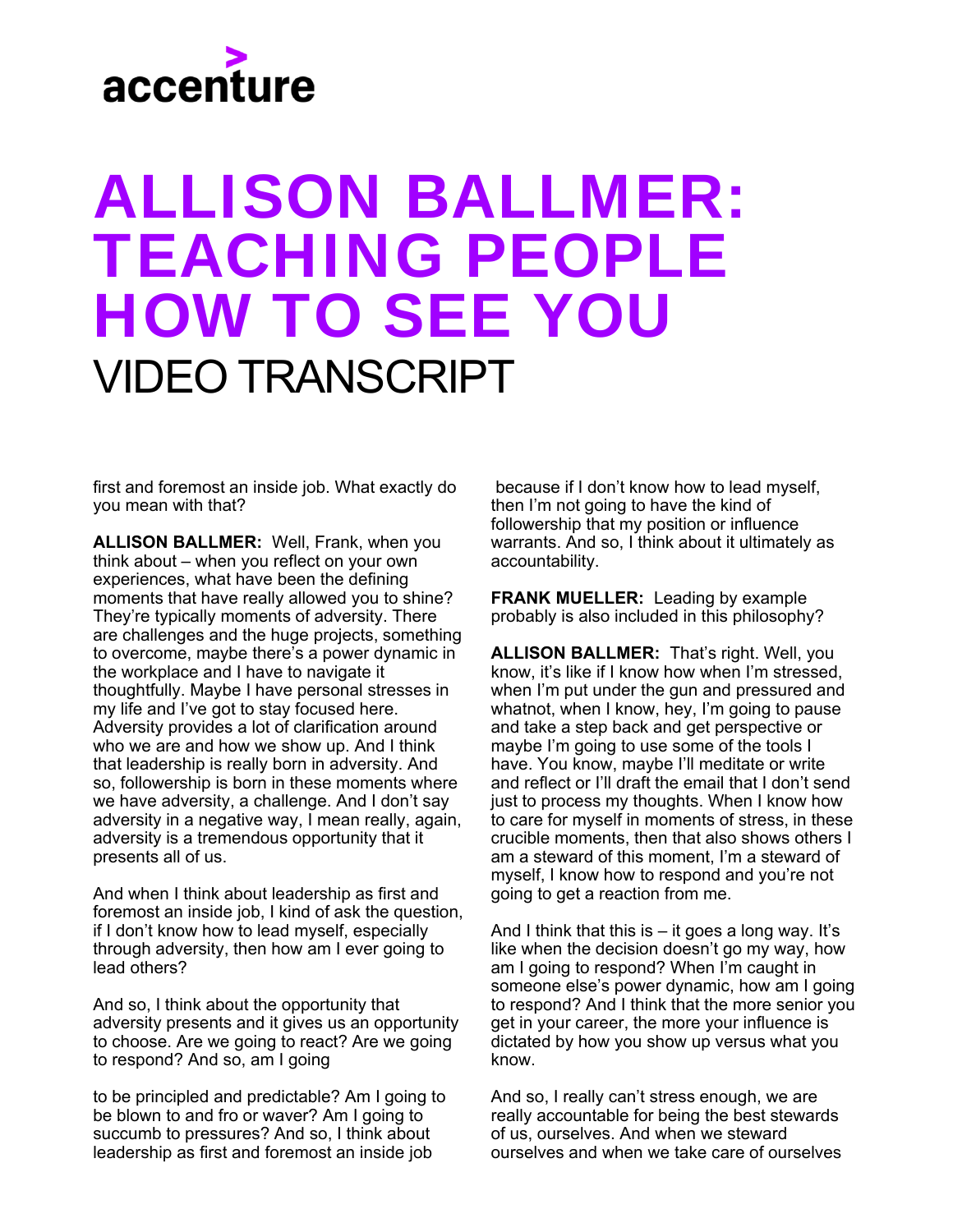### ALLISON BALLMER: TEACHING PEOPLE HOW TO SEE YOU VIDEO TRANSCRIPT

and even when we know how to pause and reflect or take a step back or tend to our own needs, that's leadership and that's modeling for the people who are watching or the people who you're accountable for. That's modeling to them how they can also respond versus react.

**FRANK MUELLER:** Okay. When you talked about your enceinte, your own scientific career and you covered the – I'm not saying the conflict, but I mean probably the situation for females in this environment. How important do we think it is to encourage women for these scientific careers and has gender been removed as a challenge in this field or is that still something which might hinder a female's – women to get into this field of business?

**ALLISON BALLMER:** Yeah, I would say if we're having this discussion, if we're asking the question, then it's probably still a relevant topic.

**FRANK MUELLER:** So I should avoid the question?

**ALLISON BALLMER:** No, it's a good question. And I think we talk about gender parity as an aspiration. And I think about gender parity as there's quantification to that. The number of women in leadership and the amount of wealth managed by women, etc., but I also think about the quality of that. And when I think about when you're in the room where it happens, it is my voice. Am I being heard, am I being honored, am I being respected and is my perspective being solicited?

So there's a quantity and a quality aspect to that. And I think it's tremendously important for women to be participating in their areas of interest. And for me, when I was a student, I loved science. I loved especially physics and math. And I didn't appreciate in my secondary school and whatnot, I didn't appreciate that that was a male thing. It wasn't until I got to my undergrad that I realized, oh, why all of a sudden is there a disproportionate amount of men and so few women studying physics and mathematics and things of that nature?

And actually, was in that environment where I became really burdened by the sense of do I belong, don't I belong? And I really if I could like fix the world, the one thing I would really want to address is the psychological and social barriers that we encounter and also that we put on ourselves. I really want to encourage women and especially girls to pursue their interests regardless of the gender orientation that we kind of associate with them.

And so, there's a psychological and a social barrier, I think, still that still exists for women in kind of the hard sciences. And it's important that – I think it's really important that women model for our younger generations, the ability to thrive and nurture the excitement around sciences and mathematics. So that there is more parity. But the bigger impact is that these are the sorts of roles, these STEM roles are the jobs that are valued more in the workplace, literally monetarily valued. And I want more women controlling wealth. I want more women to be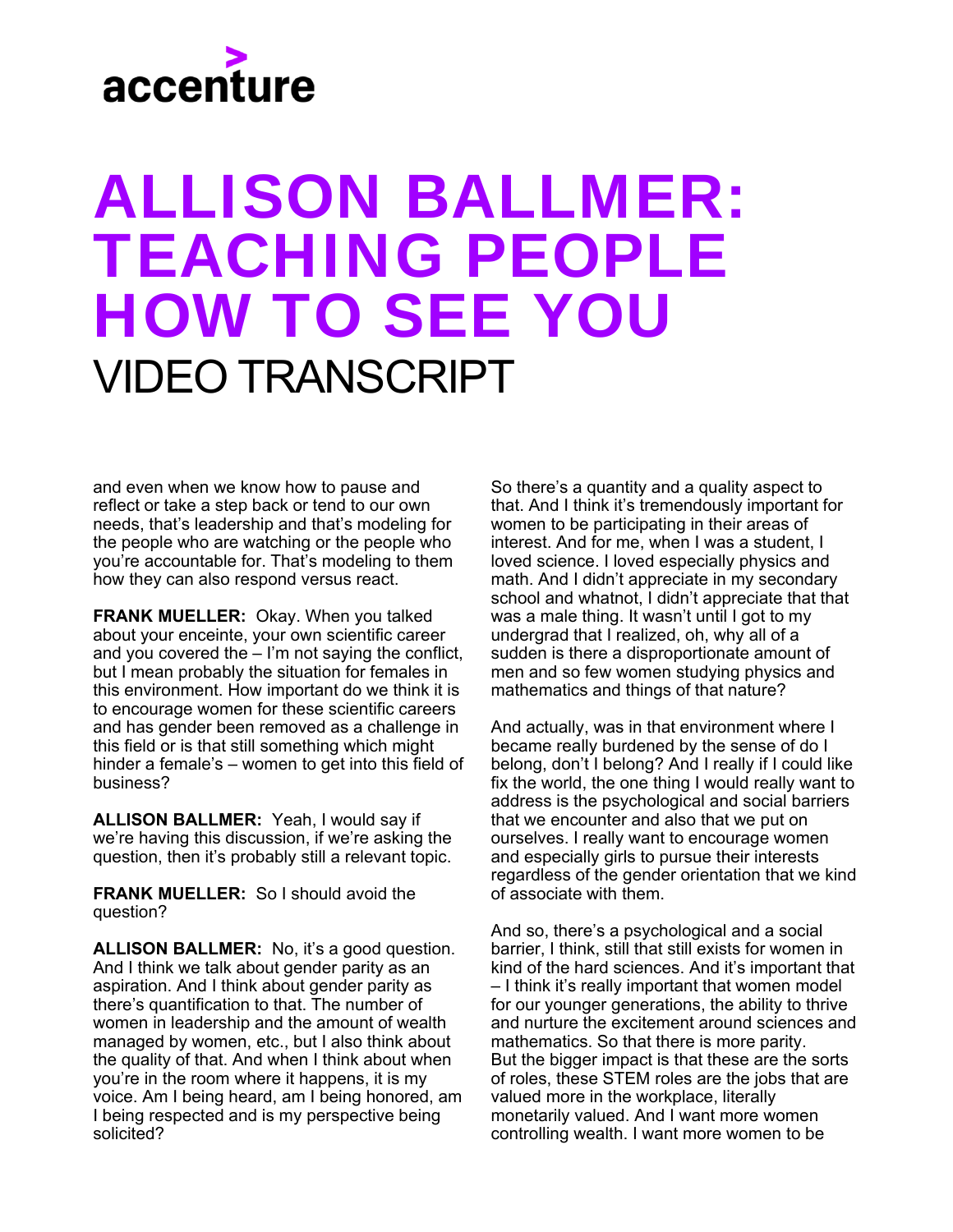### ALLISON BALLMER: TEACHING PEOPLE HOW TO SEE YOU VIDEO TRANSCRIPT

making more money. I mean my philosophy on compensation is how do I pay you as much as humanly possible because if you've got that mindset, you're also going to have a generative perspective. So I want more women controlling more wealth, investing more in women and kind of taking down some of these social and psychological barriers.

**FRANK MUELLER:** Okay, yeah, that's interesting. And I think the diversity is so important for us, not only as a society, but also in the different companies to really get the most out of the individuals and get the impact and the power of each individual. I think this is so important.

And by the way, just to add an on-side comment. I started marketing where the ratio of women in the room and male was 80/20 and 20 was the male portion. So just as an on-side comment. It was vice versa. Perfect.

Allison, you're located in the center of power, the Silicon Valley. This is where everything comes from. I feel that the whole technology side of our planet is kind of steered out of the Silicon Valley. So my question is, for the product development cycle, also specifically for your strategy on mergers and acquisitions, what role do the big startup community in the Silicon Valley has? What's the importance of driving all this innovation?

**ALLISON BALLMER:** You know, it's so interesting. When I moved to the Bay Area, when I moved to Silicon Valley, I had relocated from Lake Geneva Switzerland. And I felt like being an American and working in Switzerland, I had this like cultural – total culture shock. But moving to Silicon Valley was almost equally as great of a culture shock because it beats to its own drum. And there is a hunger and a thirst for innovation, for entrepreneurship, for invention. And I think one of the things that I've observed almost as an outsider looking in or as a participant observer in Silicon Valley is that it's actually not that hard to become an entrepreneur. It's not that hard to have an idea and invent.

And I really want to encourage more women and minorities to continue to pursue entrepreneurial endeavors because when I think about when I first moved here, there was no Uber, there was no Lyft, there was no ride sharing, there was no Airbnb. When you think about all the tech innovation, it was all waiting. It was all ripe and waiting for that to be created. And so, when I think about the importance of that invention sort of mindset and entrepreneur mindset, we're all affected by it and we're all dependent upon it.

And when I think about I'm in a large Cap company and I'm dependent on it from an M&A perspective because the pace and the risks that can be taken and venture backed in entrepreneurial sort of endeavors in these sorts of companies, there's a different risk profile. And through risk, greater risk, and greater reward and there's an opportunity to create, that I think can sometimes I think can become encumbered in larger companies.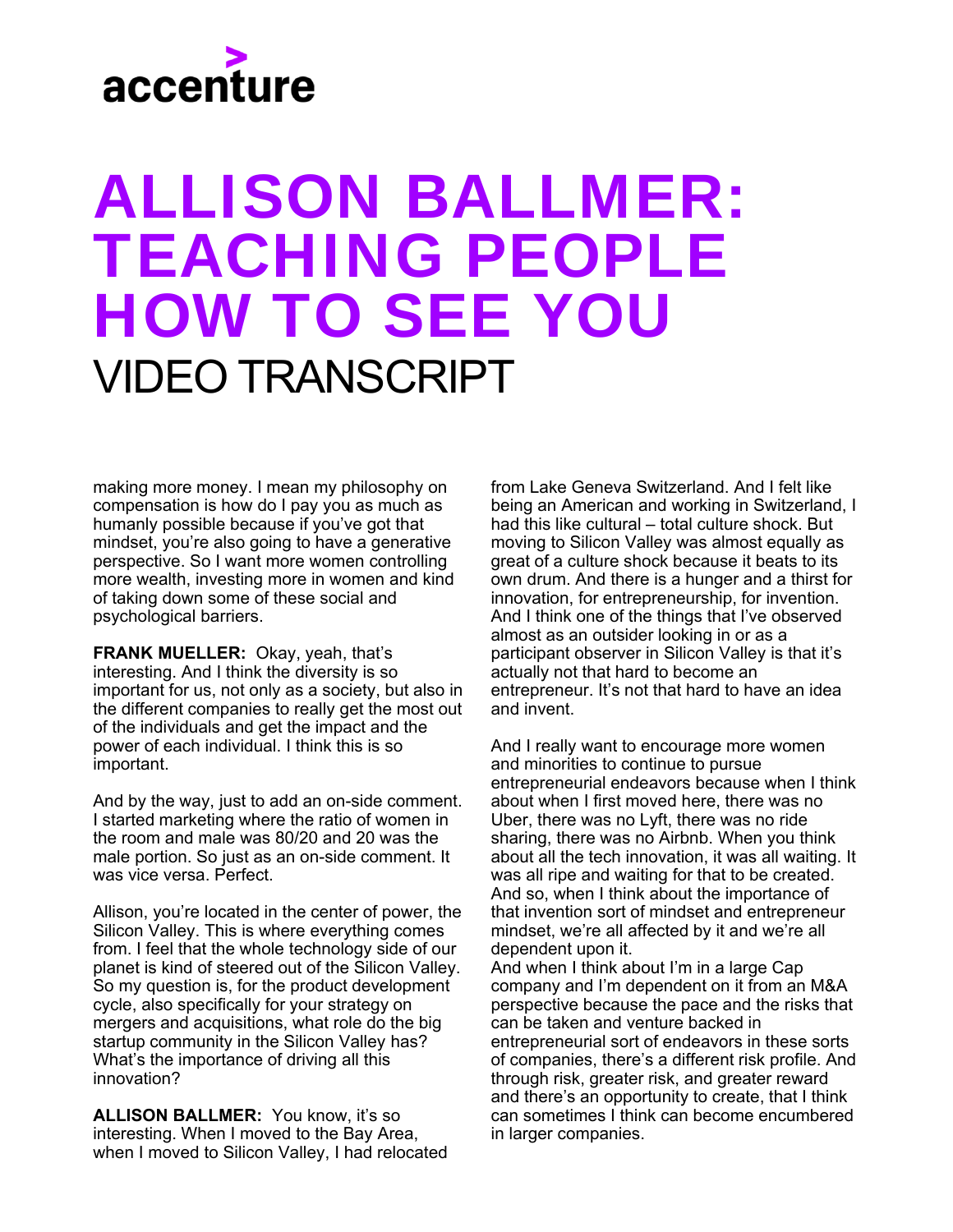### ALLISON BALLMER: TEACHING PEOPLE HOW TO SEE YOU VIDEO TRANSCRIPT

And so, when I put my large Cap M&A hat on, I want to see more and more invention coming from these grass roots entrepreneurs because they're able to look at problems differently than how I size them up. They're able to see opportunities that are different from the framework that I see through.

So I think the biggest risk we've seen really in the last five years is that a lot of these wonderful entrepreneurs and inventive people are absorbed into larger companies. They're absorbed into the large tech companies and there, the invention is housed inside of these large Cap companies.

And so, when I studied at London Business School, there was this philosophy that said and there was a bunch of research around it that show that the pace of entrepreneurship, internally my own entrepreneurial spirit diminishes after six years inside of a company. And so, if you think about that, that means that all of us may have the opportunity to be an entrepreneur, to be more inventive, to create. And sometimes it's just the environment we're in that is the hinderance. It's not our capability, it's not our access to funding, it's not our inventive nature, it's the environment. And so, I like to encourage people to place a bet on themselves.

**FRANK MUELLER:** Okay. That's interesting. You just described our world seem to get more and more complex and it is sometimes really difficult for the individual to find the right path. How important do you see networking groups, such as the G100, in which you are a member

of, how do you see – what role do they play generally and specifically for you in your daily job?

**ALLISON BALLMER:** Yeah, I cannot stress enough the importance of networking and, Frank, this is such a smart question. It's really a smart question because when I reflect on my own career, I think, gosh, the last three roles that I've had, I was introduced to the opportunity by someone I knew and someone who's going to sponsor me or advocate for me in getting the position. And I think about the networking group I'm a part of, like the G100 or the World 15, things like that. And through that, I have a safe place to ask really basic questions. Like maybe you're in an environment where you don't feel the safety to ask that question. But I go to my network and I can ask those questions. I can be in a position where I don't know and we're kind of supporting one another.

So there's like a mentorship and a support aspect there. But there's also through networking and not just these sorts of groups, but they're networking in my own industry, in my own career. I'm given opportunities for that sponsorship, for people to see me, believe in me, bet on me, open a door for me. And when I've mentored women who are at an earlier stage in their career that I am, they often ask me, how do I network? I keep hearing that networking is important, but I don't feel – and maybe it's just they're not given a lot of opportunities, maybe it's this imposter syndrome. I don't feel like I belong. How do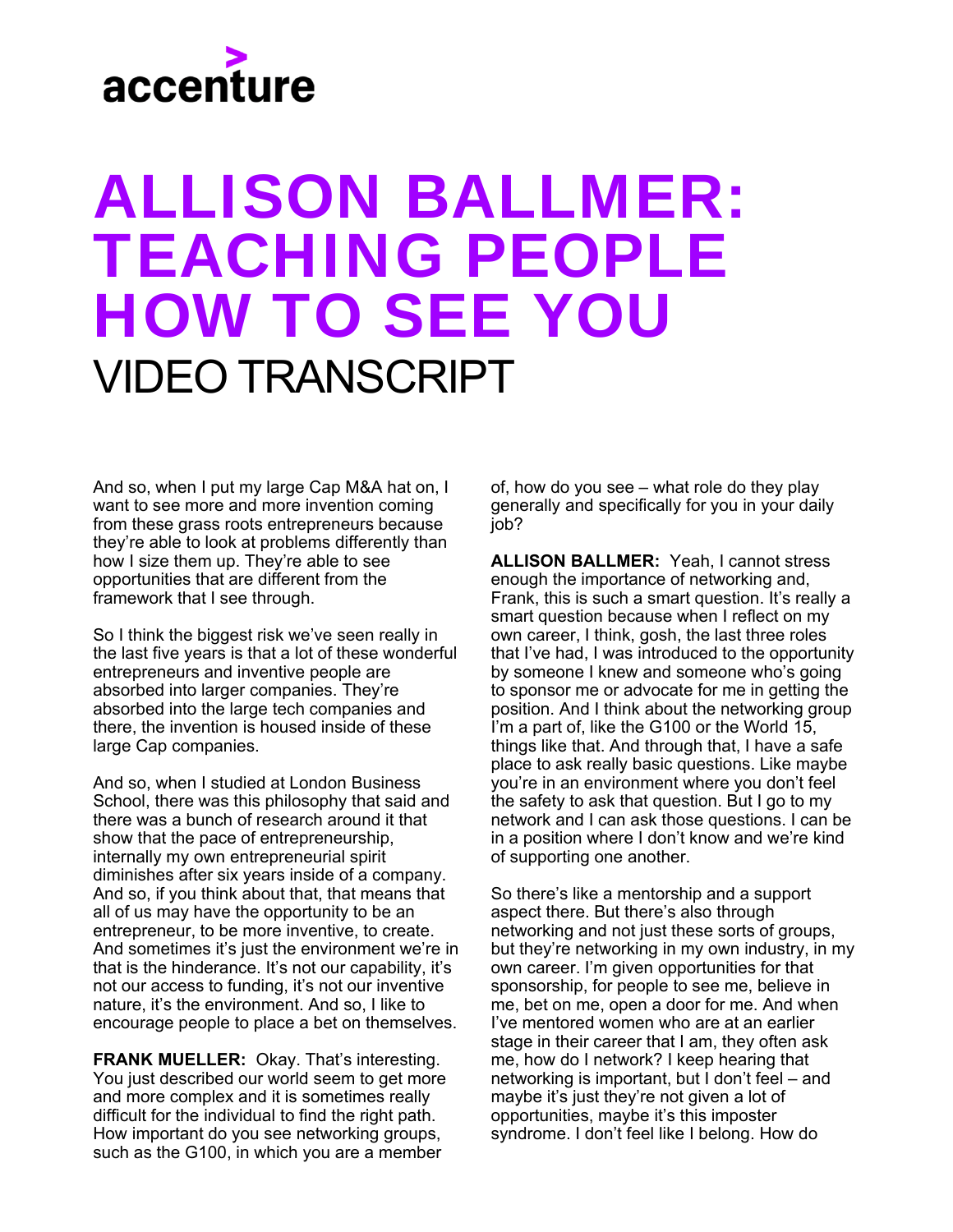### ALLISON BALLMER: TEACHING PEOPLE HOW TO SEE YOU VIDEO TRANSCRIPT

I find it? How do I network and how do I find a mentor or a sponsor?

And I have a little framework I use, Frank. You know, I can share it with you. I borrowed this from a friend who does a lot of kind of leadership coaching and it's called Head, Heart and Core. And when I think about introducing myself in networking, I can do that from the head, facts. Information, facts, like, hey, I went to Virginia Tech, where did you go to school? Oh, I studied this. Where did you study? I've done these projects in my career. What did you do? And so, you can connect on that informational exchange level.

Deeper connections happen in the heart. Well, you know, I witnessed the Black Lives Matter movement and that really impacted me. I'm feeling like I need to do something around that. How did you experience that? Maybe it doesn't it need to be such a charged issue, but it's connecting on the heart level, I feel.

And then, getting down to the core is, hey, these are the things that matter to me most. These are my beliefs. This is my sense of purpose. And when I connect with someone at that level. there's a lot more commitment to one another. When I think about the people in my network who've had the greatest impact on my career, we connect at that core level. We have shared beliefs, we have shared purpose, a shared mission. And they're going to raise their hand on my behalf because those are shared values. And so, I think about the value of networking really depends on from where you're doing that,

from the head, from the heart or really from your core.

**FRANK MUELLER: Please excuse that** personal question, but I need to jump into that. So is there one person you can say was the best mentor you've ever had and is there a reason why? Can you share this with us?

**ALLISON BALLMER:** You know, I feel like I've had so many mentors and there's one woman who when I was in the early stage of my career, around 25, 26, who was levels ahead of me and she and I were often in the room together and it was very like, we were working on FDA reportable events, high risk, super important, the tensions are high. And I was the youngest, most junior person in the room and I would watch her ask the most basic questions. And I thought, oh, I didn't realize that there was permission for me to not know. I thought, oh, I have to come into this room and I have to know everything. I have to be fully prepared and I have to share everything I know. But she came into the room asking about things that she didn't know. What are my blind spots? What's around that corner that I didn't see? Tell me about the perspective you have over here because you're in a different function?

And she approached her environment with curiosity and that really gave me a sense of permission to not know and to be curious, rather than all the pressure I was putting on myself to have all the answers.

And I think that what that modeled for me was the tremendous amount of empowerment and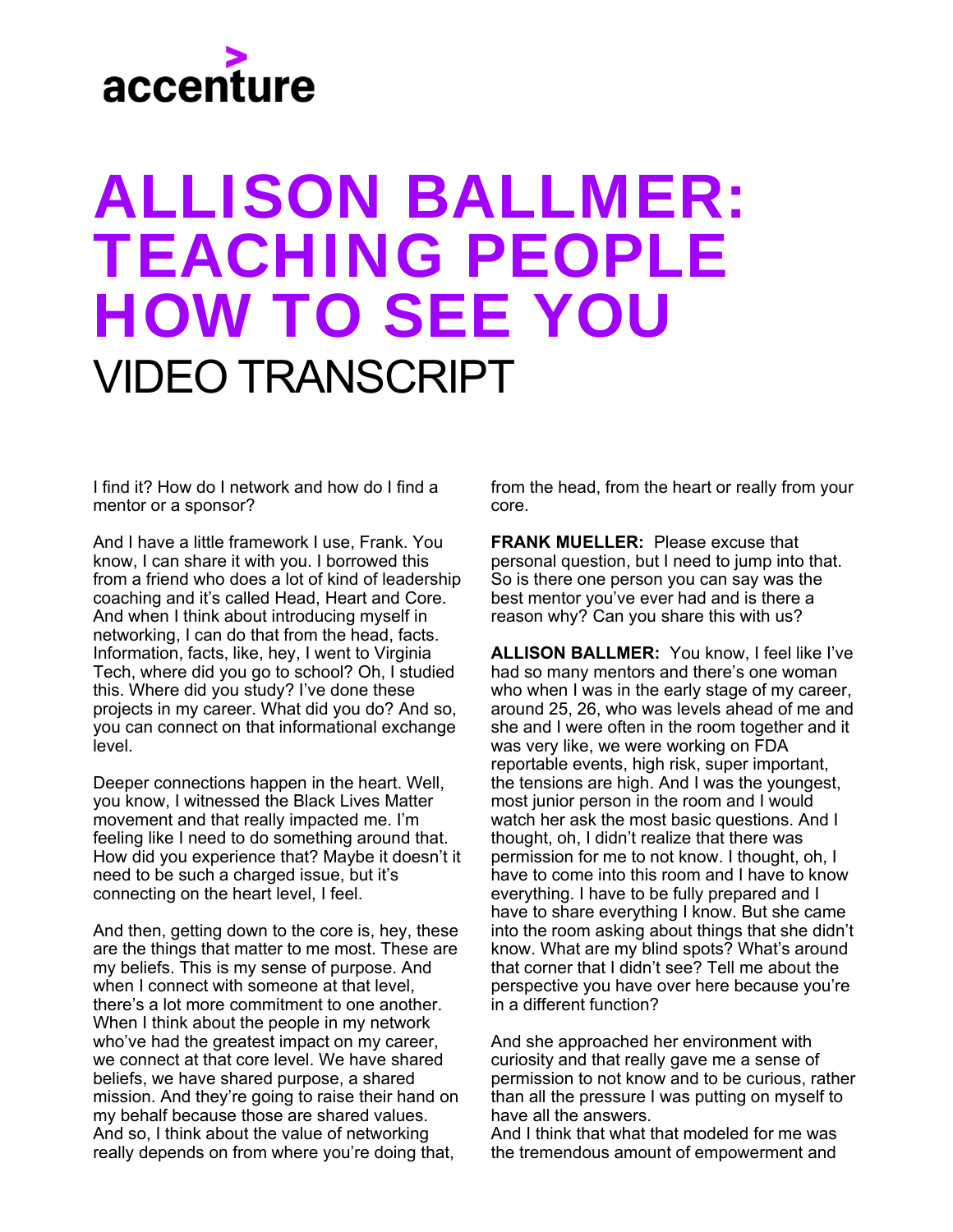### ALLISON BALLMER: TEACHING PEOPLE HOW TO SEE YOU VIDEO TRANSCRIPT

because I didn't have to show up and know everything all of a sudden. It was like I could start to connect with people and enlist people in solving the problems in a much more generous way.

So when I think back to across all the mentors, I felt like she really had this very defining – she modeled something for me that was very defining early in my career that's really impacted the way I approach circumstances now.

**FRANK MUELLER:** Because they'd be very lucky to find these kind of people. It is just so engaging if you find somebody who is supporting you in such a great way. Perfect. Allow me to cover on your industry you are working in, in the Med Tech, Med Device industry and the actual crisis we are in globally. How do you see and what do you see in terms of the role the Med Tech and the Med Device companies play specifically in this health ecosystem within this pandemic? What is the role we – that the industry should play here?

**ALLISON BALLMER:** Yeah, it's tremendous and as much as we've seen great crisis, we've also seen these bright spots and these silver linings. And I think that one of the things that's been pronounced to me through this is, especially as I've spent the majority of my career in diagnostics and precision medicine, I have friends of mine that work in theater, who are asking me about the difference between this test versus that test. And they're starting to take more ownership around their health status. And they're starting to appreciate how different

aspects of our industry, our very broad industry, can influence their lives.

And I've been super excited to see how kind of non-industry people, the community, the culture has taken such a committed interest in understanding their status and using these tools and getting to the bottom of it.

One of my best friends works on Broadway and he was asking me about the difference between this vaccine and that vaccine. And wanted to know how should he be thinking about MRNA versus a traditional antibody vaccine or whatever. And I thought, wow, these are questions that we're asking ourselves that we've never had. We've taken for granted. We've gone in blindly. And I think that this is going to create a shift. Societally, I think we have yet to really uncover how much we're going to take more ownership of our health, how we treat our bodies, how we understand our bodies, the data we use, what goes into our bodies and how we relate with others because of that.

And so, I think that in a way, this pandemic has created an opportunity for empowerment around the very tools and technologies that we all work on.

**FRANK MUELLER:** Yeah, with all the bad things happening around us, probably this is the good news that health really gets in the center of our thinking and